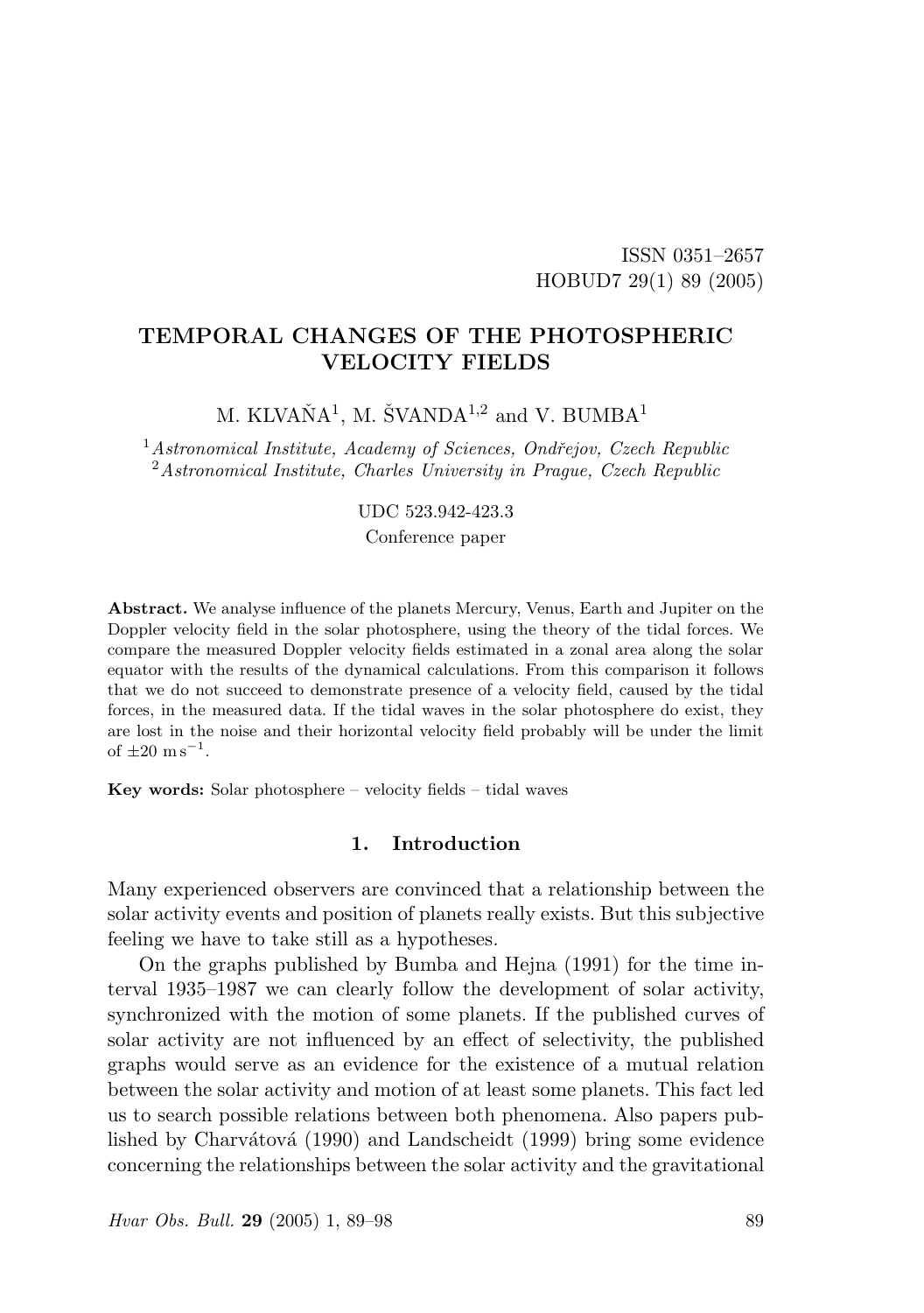

Figure 1: Orientation of angles in the plane of equator. P represents the planet under consideration, E the Earth and S is the point on the solar equator, for which we estimate the velocity vector.

field of planets. These authors investigate the movements of the solar system barycentrum around the centre of the solar body, and came to a conclusion that certain relations there really exist. We take the gravitational forces as a most distinct agent among the possible relations between the planets and the Sun. For this reason we decided to investigate an effect very narrowly connected with the gravitational forces – the generation of tidal waves in the solar photosphere.

#### 2. Theory of Tidal Forces

The statical theory of tidal forces (Kočin *et al.*, 1955) bring as a result of the tidal forces action on the solar body its very small deformation, with the maximal height of the tidal wave caused by one planet of the order of 1 mm only (Krivtsov et al., 2002). Generally, it leads to a conclusion that the planetary positions should not influence the solar activity. But we can note that also the change of the height for 1 mm only, if it concerns such a large body like the Sun, should represent a non neglectible volume change. This change could due to the large mass shifting express in its proper velocity field.

The dynamical theory of tidal forces takes into account the physical properties of plasma. Following this theory, as a consequence of the moving tidal wave a practically horizontal velocity field develops. It can be described by the following equations (Krivtsov *et al.*, 2003):

$$
v_{\theta} = A \cos 2\theta \cos \varphi, \quad v_{\varphi} = A \cos \theta \sin \varphi, \quad A = \varepsilon \omega R/3 \quad (1) - (3)
$$

Equations  $(1)$ – $(3)$  are derived for the system of coordinates brought in Fig. 1, where  $v_{\vartheta}$ ,  $v_{\varphi}$  are the components of the velocity vector and  $\vartheta$ ,  $\varphi$ represent the spherical coordinates on the Sun, R is the solar radius,  $\omega$  the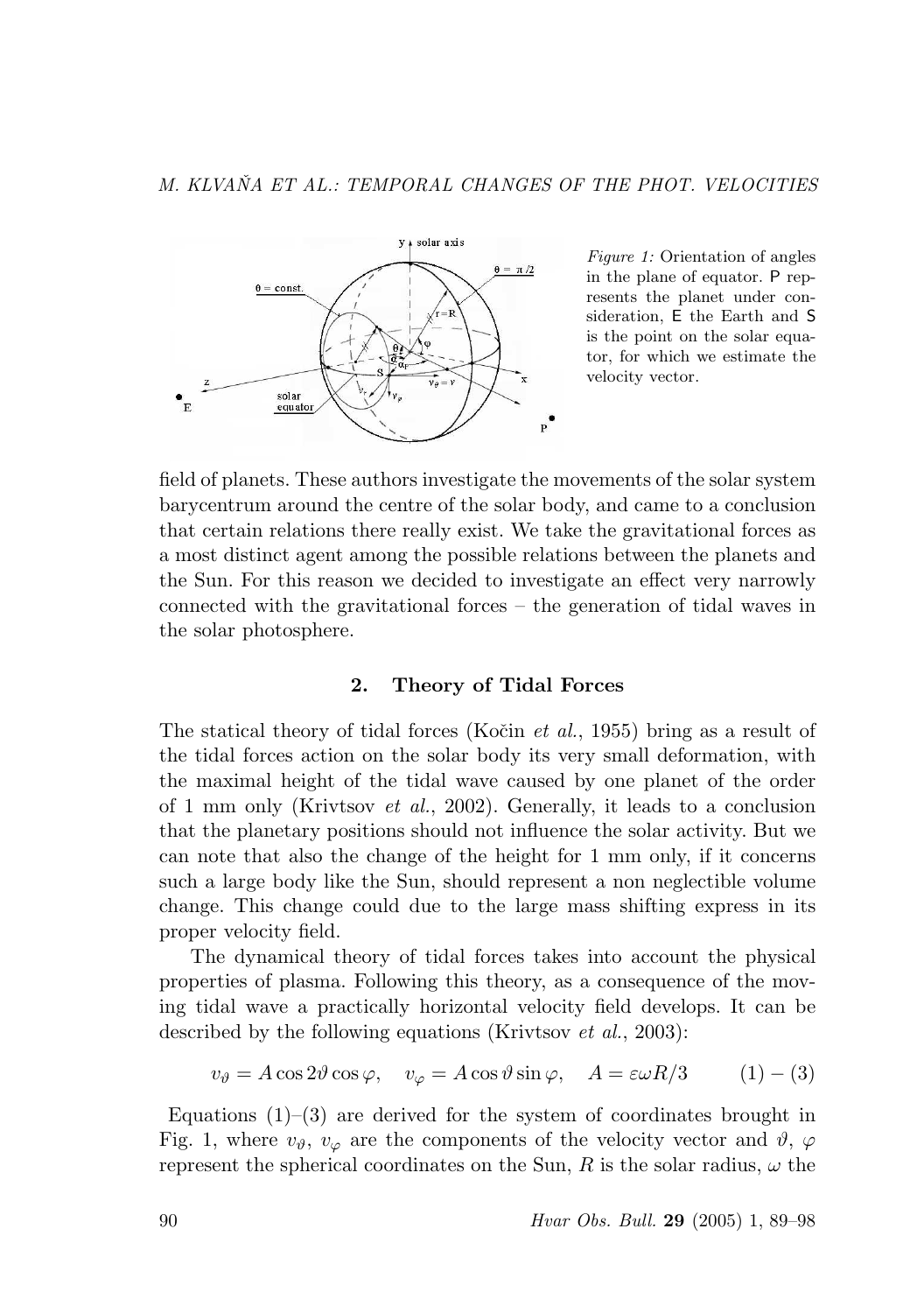mutual angular velocity of a planet and the Carrington system of coordinates, and  $\varepsilon$  is a parameter proportional to the height of the tidal wave.

To get an approximate estimation of the velocity field characteristics, observable on the solar disk from the Earth, we neglect the actual distance of the planets from the plane of the solar equator. For the further considerations we will anticipate that all planets, including the Earth, revolve on circles in the plane of the solar equator. On the equator  $\varphi = 0$  and after substitution into (2), we obtain  $v_{\varphi} = 0$ . Following the theory we can obtain horizontal velocities when  $v_R = 0$ . Due to this conditions we can rewrite equation (1) in the form:

$$
v = -A\cos 2\alpha,\tag{4}
$$

where  $\alpha$  is the angle between the radius vector of the point S on the equator and the direction Sun-Earth, and v is the whole velocity of the tidal wave in the point S on the equator (positive in the direction of the Solar rotation), observed from the Earth (Klvaňa et al., 2004).

Let us further assume that due to the small changes in heights of waves, induced by the gravitational forces of individual planets, their velocities can be superimposed:  $\overline{\phantom{a}}$ 

$$
v(\alpha) = -\sum_{p} A_p \cos 2(\alpha - \alpha_p), \tag{5}
$$

p is an index differentiating individual planets,  $\alpha_p$  represents the angle giving the planetary position against the Earth, angle  $\alpha$  estimates position of the point S on the solar equator (Fig. 1). In analogy to equation  $(3)$ , equation (6) describes the velocity amplitude generated by the gravitational field of planet p.

$$
A_p = \varepsilon_p \omega_p R/3 \tag{6}
$$

Let us assume that parameter  $\varepsilon_p$  of every planet is proportional to the height  $h_p$  of its tidal wave, known from the statical theory of tidal forces:  $\varepsilon_p = \varepsilon_z h_p/h_z$ . Introducing this assuption into equation (6), we get  $A_p = \varepsilon_p h_p/h_z$ .  $\varepsilon_z B_p$ . The value  $B_p$  is constant for the given planet and it is equal to  $B_p =$  $\omega_p R h_p/(3h_z)$ , where  $\omega_p$  represents the planet's angular velocity against the Carrington's system of coordinates  $\omega_p = \omega_{sd} - \omega_{pd}$ ,  $\omega_{sd}$  is the sidereal angular velocity of the Carrington's system of coordinates and  $\omega_{pd}$  represents the sidereal angular velocity of planet  $p$ . Equation (5) can be adjusted into the form:  $\overline{\phantom{a}}$ 

$$
v(\alpha) = -\varepsilon_z \sum_p B_p \cos 2(\alpha - \alpha_p)
$$
 (7)

Hvar Obs. Bull. **29** (2005) 1, 89–98 91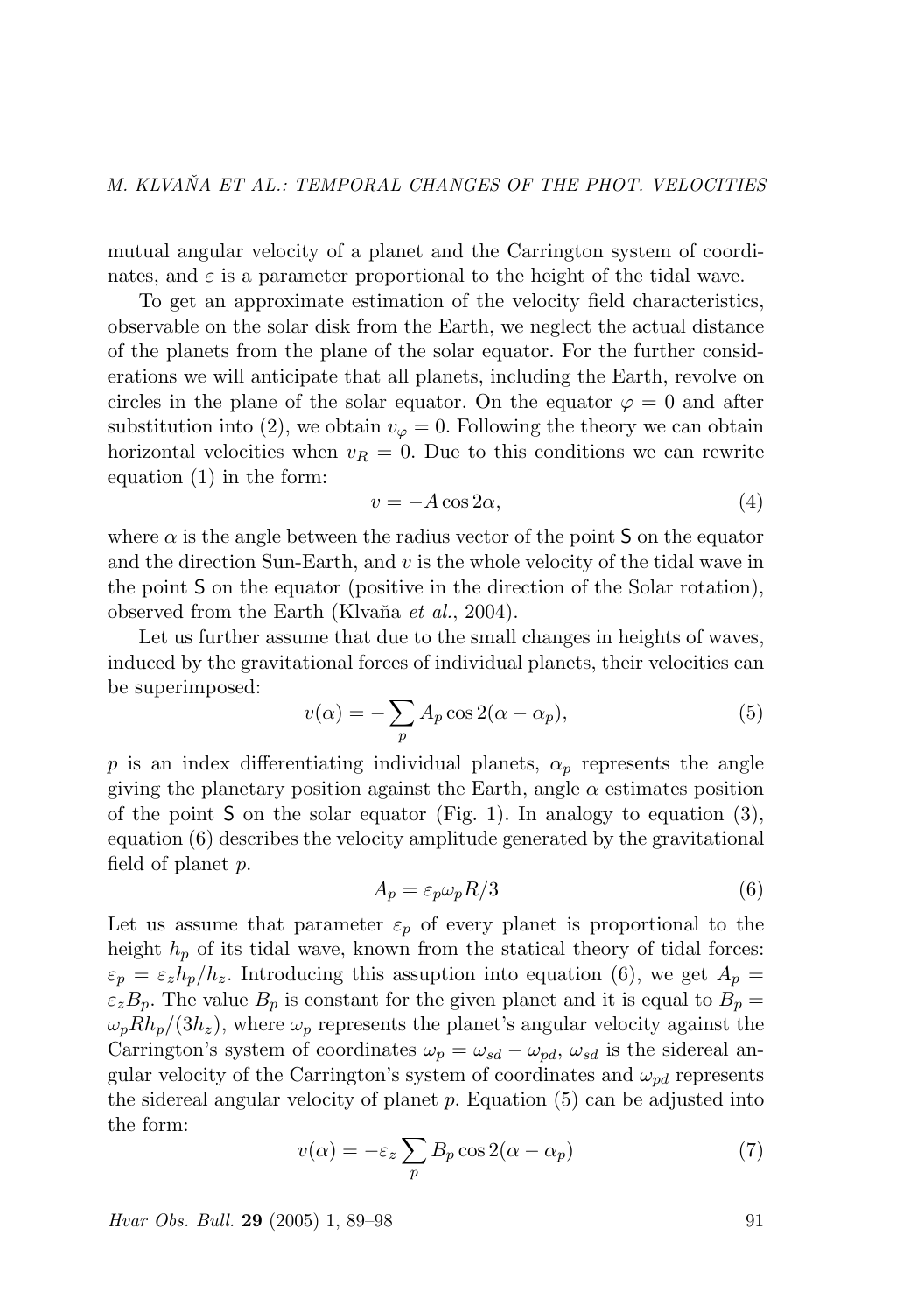The Doppler velocity component  $v_{los}(\alpha)$  which could be measured on the solar equator, we obtain by the projection of this velocity in the longitudinal direction following equation:

$$
v_{los}(\alpha) = v(\alpha)\sin\alpha\tag{8}
$$

#### 3. Simulation of the Velocity Fields

For the searching for the tidal waves in the real measurements, it is useful to know their expected characteristic behaviour. Following equations (7) and (8) we made an approximate calculation of the horizontal and Doppler velocities on the solar equator. We made the calculation for the planets Mercury, Venus, Earth, and Jupiter, due to the fact that following the statical theory these planets induce the largest tidal waves. The results of this simulation of the horizontal and Doppler velocity fields on the solar equator we bring in Figs 2 and 3.

Looking on temporal development of the calculated velocities, we see striking regular alternation of expressive segments of the velocity fields every approximately 120 days. The individual segments are mostly separated by short-term sections, during that the amplitude of the horizontal velocity induced by the tidal waves is close to zero along the whole visible equator. During these time intervals, the matter flows on the solar equator would change their directions, if the Sun would not rotate. But due to the solar rotation, the influence of the tidal forces is manifested by the acceleration or retardation of the rotation. If the velocity field generated by the tidal waves would be measurable, we should find similar character of the velocity field changes also by the processing of the real Doppler measurements.

As it follows from equations (7) and (8), the scale of Doppler velocities in Fig. 3 is defined by the parameter  $\varepsilon_z$ . In this parameter the physical conditions of the solar photosphere are hidden. Therefore, it would be interesting to know the magnitude of this parameter  $\varepsilon_z$ . Then, we would be able to estimate the magnitude of the velocity field caused by tidal waves, to determine the height of the tidal wave calculated following the dynamical theory, and then to compare it with the already known results of the statical theory. Under the assumption of demonstrable correlation of modeled and observable effects, it would be possible to get the value of the parameter  $\varepsilon_z$ .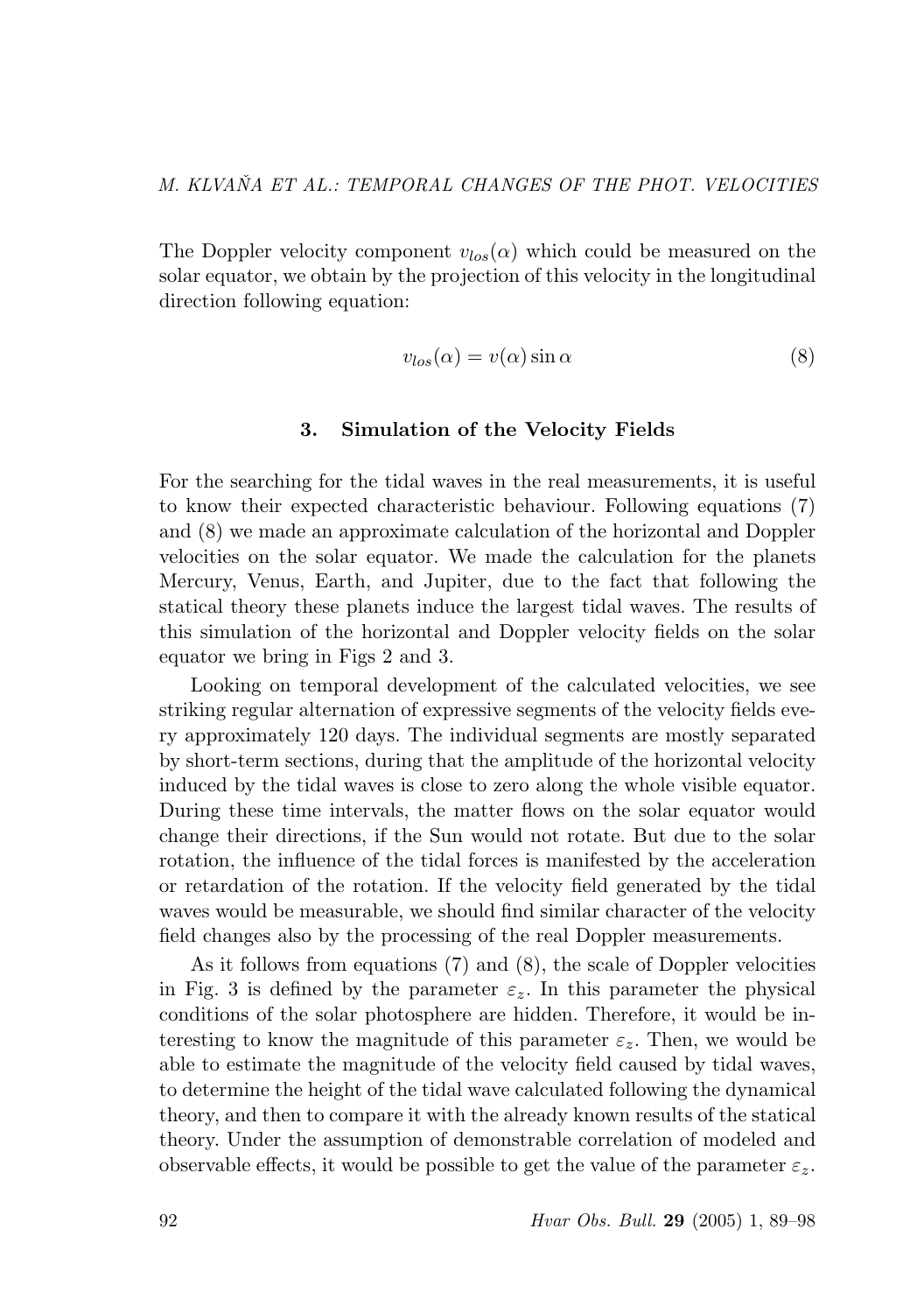M. KLVAŇA ET AL.: TEMPORAL CHANGES OF THE PHOT. VELOCITIES



Figure 2: Simulation of the temporal development of the horizontal velocity field on the solar equator. On the horizontal axis the time scale is given in days for 852 days since 2. 5. 1996, vertically the points of the solar equator projected on the solar disk are shown. The velocities in the direction of equator rotation are positive (white).



Figure 3: Simulation of the Doppler projection of the horizontal velocity field from Fig. 2. In the middle part of the figure we see a continuous gray area of zero velocities along its whole horizontal axis. The velocities from the observer are positive (white), velocities towards the observer are negative (dark).

#### 4. Measured Velocity Fields

We got the Doppler velocities on the solar equator we got from the measurements made by the instrument MDI onboard the SoHO observatory. We used for this purpose the whole disk dopplergrams obtained every six hours. In the data, only the satellite motion in the libration point and the Carrington's rotation were compensated.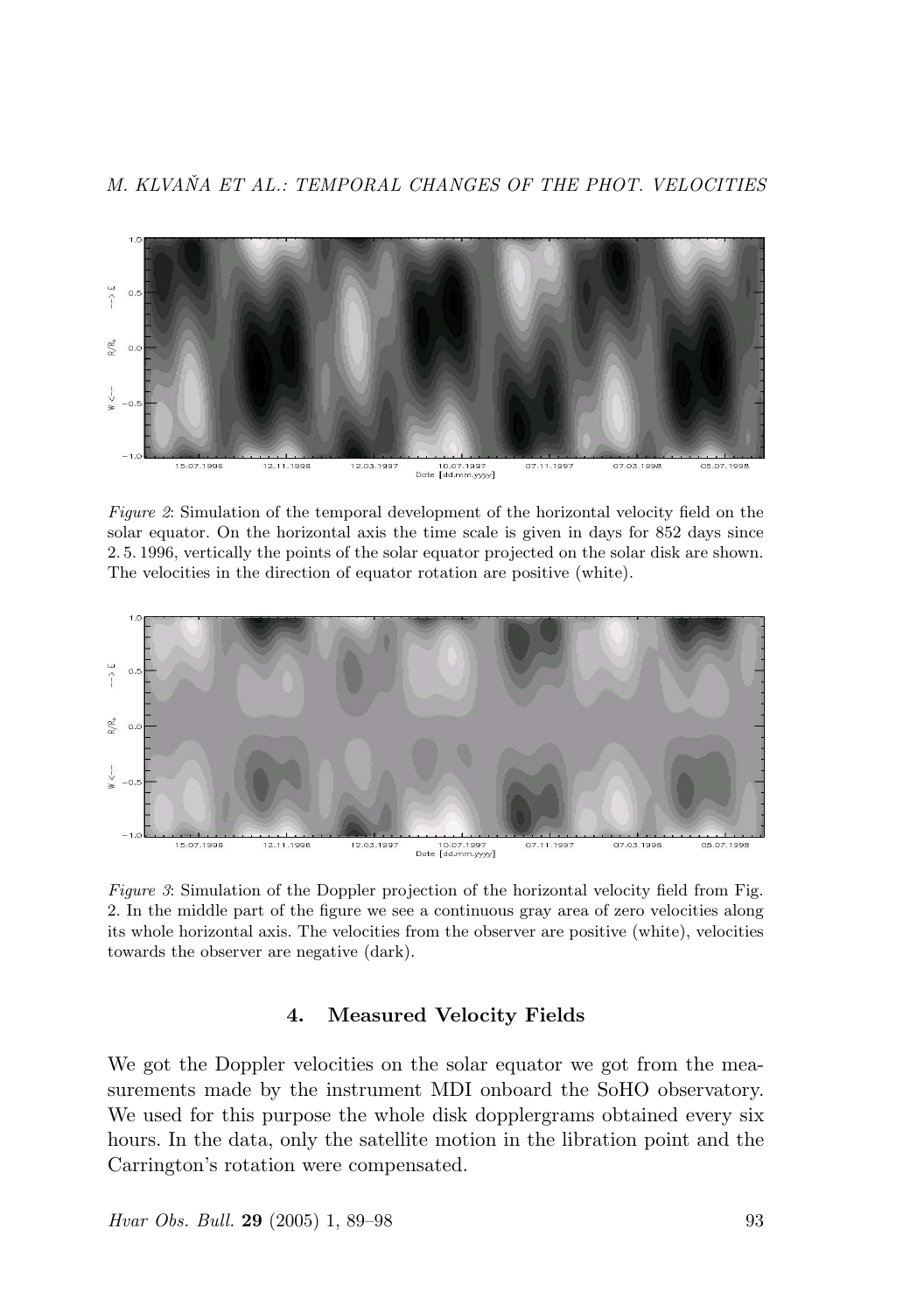

Figure 4: Temporal development of Doppler velocities measured by the MDI/SoHO in the area of the solar equator in the time interval 2. 5. 1996 till 11. 5. 1997.

To take away the influence of the local Doppler velocities, it was necessary to smooth the measured values by filtering (boxcar  $40\times40$  px in the rectangular coordinate system). Afterwards, we integrated the velocities in a strip of  $\pm 5^{\degree}$  along the solar equator into the points of the solar diameter. The main purpose of this method was to take away the local velocities and the oscillations. The obtained individual diameters we drew, in the same way as in Figs 2 and 3, side by side. And here we met with the problem concerning the measured data.

In the Doppler velocities in Fig. 4 we see vertical segments differing expressively. The segment boundaries are connected with the shift and scale change of the velocity measurements. This effect is caused by the retunning of the Michelson interferometer. The error in calibration of the MDI (Hathaway et al., 2002) was not improved, because it would be necessary to adjust it together with another parameters for each segment, differing by degree of gray. We used an assumption of the zero velocity in the disk centre to remove the undesirable changes in the Doppler data: From the dynamical theory of the tidal waves it follows that the perpendicular component of the tidal wave velocity vector is equal to zero. If we succeeded by filtering in the measured velocities to take away the greatest part of the vertical velocities, then the velocity in the disk centre should be only horizontal. This assumption we used for the compensation of jumps in Fig. 4. The result of such a correction we see in Fig. 5. From the figure it follows that probably the main effects are connected to the measurement instabilities due to periodical scale shift of the interferometer.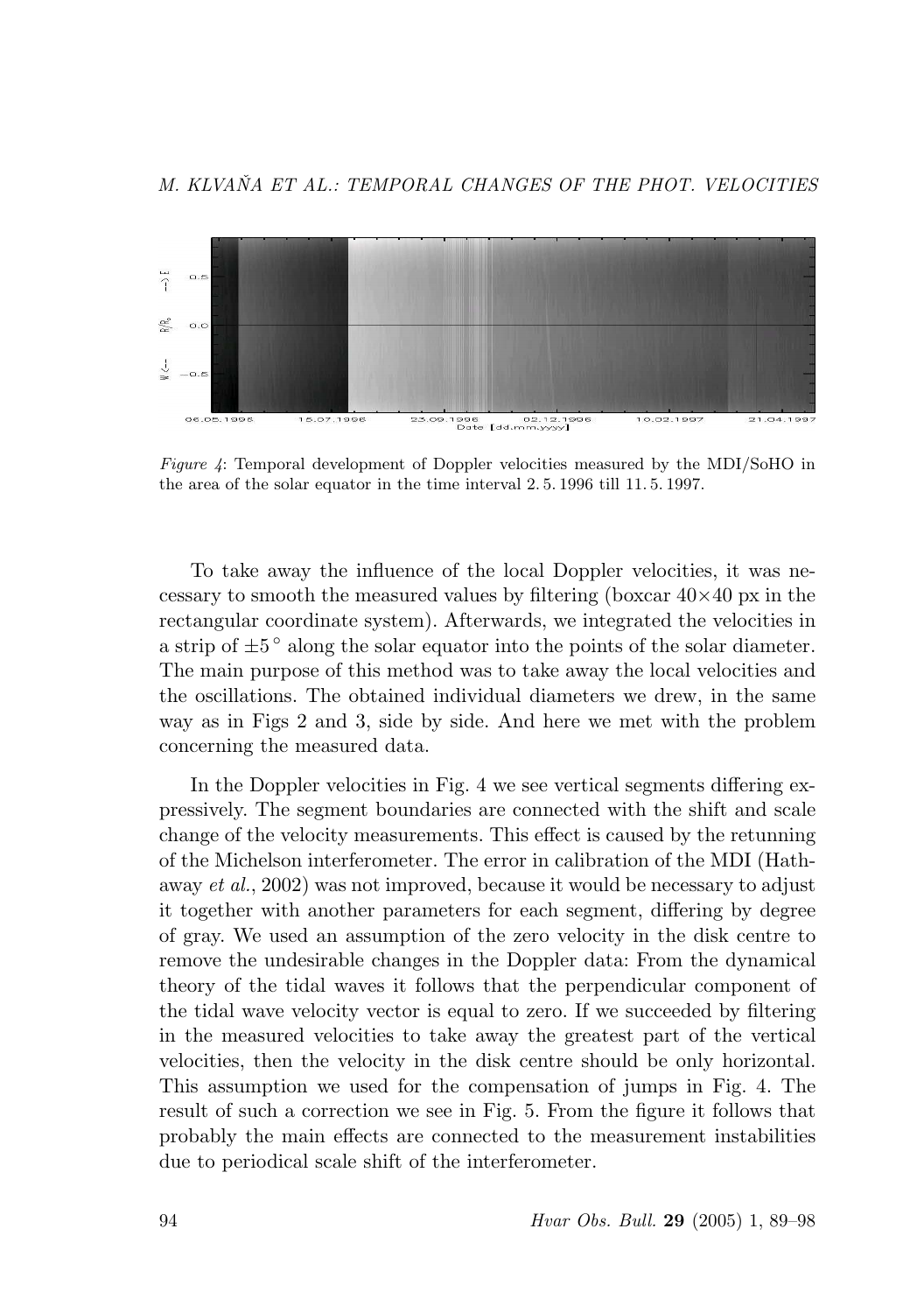

Figure 5: The development of the Doppler velocity fields from Fig. 4 in time, improved for the undesirable zero shifts.

### 5. Analysis of the Measured and Modeled Values

To compare the measured values with the results of the dynamical theory, we used the Doppler velocity field calculated following the dynamical theory of the tidal forces (Fig. 7), and the measured velocity field (Fig.  $6$  – obtained by smoothing Fig. 5 by the Gaussian window).

Comparing Fig. 6 and Fig. 7, we did not succeed to find any reliable similarity among the individual topological structures of both pictures. On the contrary, the results of processing the measured data show to a certain degree chaotic distribution of observed structures in Fig. 6, rather connected with the consequences of the interferometer retunning, than with the regular changes of structures of the Doppler velocity field. It means that if the regular structures generated by the tidal waves exist, their amplitudes are so small that they are overlapped by the error effects accumulated during the measurements.

In Fig. 8 we plot the cut through the velocity field in Fig. 5, led horizontally in the distance of  $-0.6R_{\odot}$  from the horizontal axis, and its smoothed version. Oscillations of this cut are smaller than  $\pm 20 \text{ m s}^{-1}$ . From the point of view of the quoted sensitivity of the MDI instrument it means that we are coming into the region of noise. Due to the fact that this smoothed run of the Doppler velocity field does not correspond with modelled run, it seems to be probable, that if the tidal waves on the solar surface do exist, their Doppler component is smaller than  $\pm 20 \text{ m s}^{-1}$ . Principally due to the projection the maximal Doppler velocity is approximately equal to the maximal velocity of the tidal wave (this velocity is horizontal, parallel to the solar surface). Thus, the maximal amplitudes of the velocity of the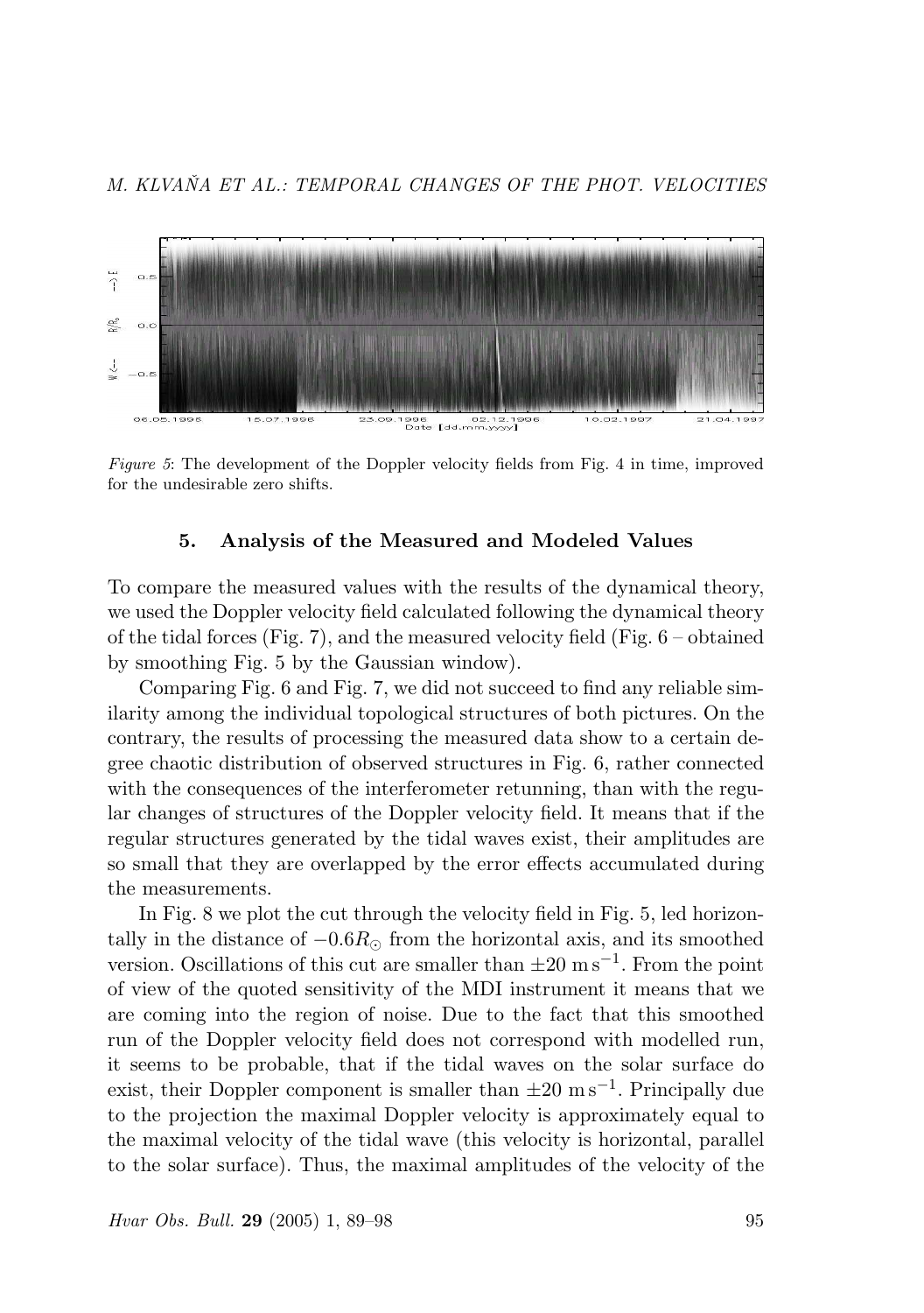

Figure 6: Topological structures of the Doppler velocity fields as a result, obtained by smoothing of structures in Fig. 5.



Figure 7: Topological structures of the Doppler velocity fields, calculated following the dynamical theory of the tidal forces.

tidal waves will be probably smaller than  $\pm 20 \text{ m s}^{-1}$ .

### 6. Conclusion

Under the comparison of the observed Doppler velocity fields obtained by the MDI instrument onboard SoHO observatory with the Doppler velocity fields modelled on the basis of the dynamical theory of the tidal waves, does not lead to the confirmation of existence of the tidal waves in the solar atmosphere.

If the tidal waves in the solar atmosphere really exist, amplitudes of their Doppler velocities lie under the noise level, contained in the measured data.

On the basis of this estimation we assume that the maximal velocities of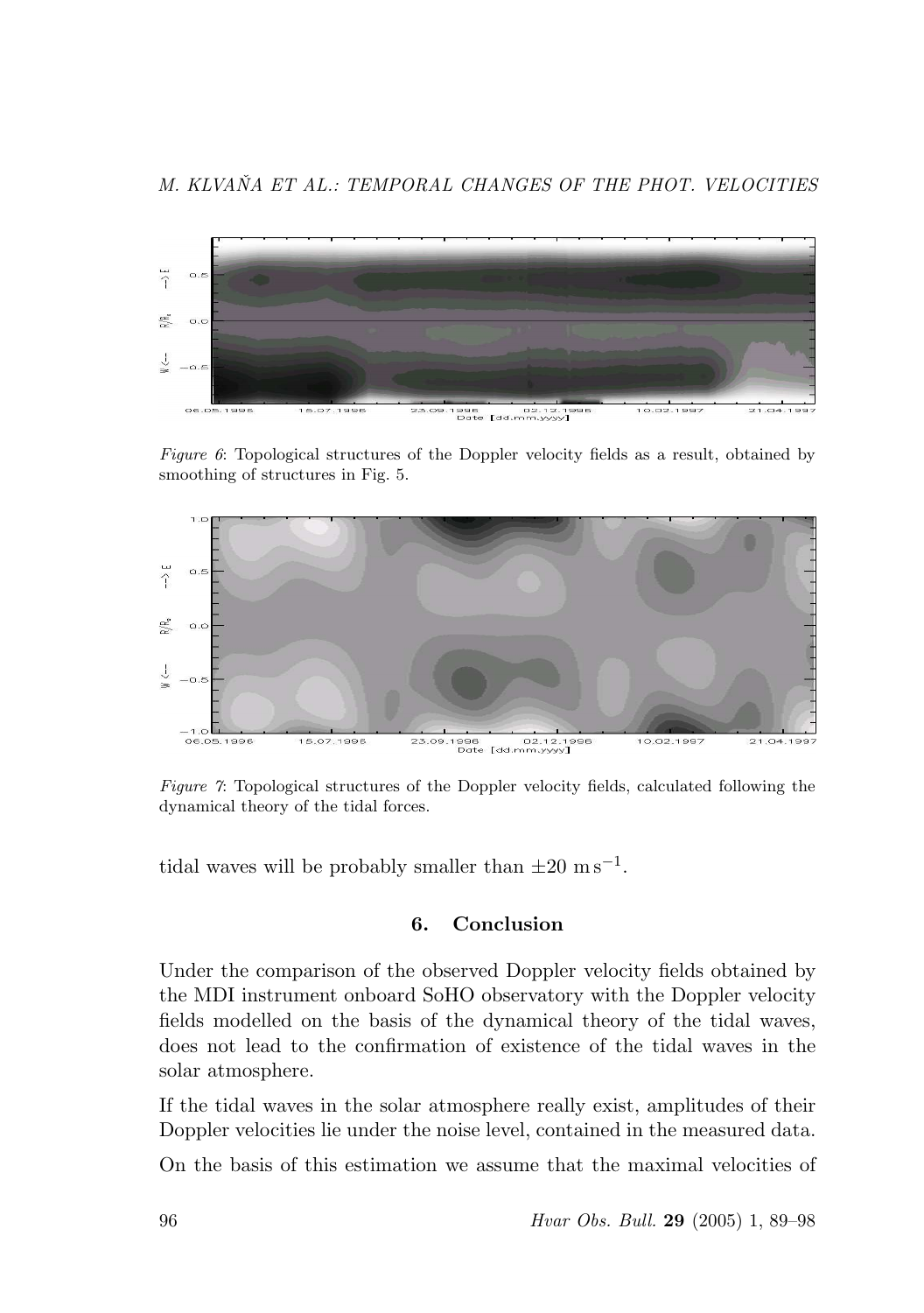

Figure 8: Horizontal cut through the velocity field of Fig. 5. Smoothed velocity is overplotted by the thick line.

the tidal waves velocity field are smaller than  $\pm 20 \text{ m s}^{-1}$ .

### 7. Acknowledgements

This work was realized thanks to the effective support of the Grant Project GACR  $205/04/2129$  and the Key Projekt K2043105. The data were kindly provided by the SOHO/MDI consortium. SOHO is the project of international cooperation between ESA and NASA.

#### References

Bumba V. and Hejna L.: 1991, Bull. Astron. Inst. Czechosl. 42, 76.

Hathaway D. H., Beck J. G., Han S., and Raymond J.: 2002, Solar Phys. 205, 25.

Charvátová I.: 1990, *Bull. Astron. Inst. Czechosl.* 41, 200.

Klvaňa M., Švanda M., Krivtsov A. M., and Bumba V.: 2004, *Hvar Obs. Bull.* 28, 157.

Kočin N. E., Kibel I.A., and Roze N.V.: 1955, Teoretičeskaja mechanika, Gos. izd. techn.-teoret. literatury, Moscow.

Krivtsov A. M., Klvaňa M., and Bumba V.: 2002, Zborník referátov z 16. celo- $\check$ státného slnečného seminára, 69.

Krivtsov A.M., Klvaňa M., and Bumba V.: 2003, Proc. ISCS 2003 Symposium, ESA SP-535, 121.

Landscheidt T.: 1999, Solar Phys. 189, 413.

Hvar Obs. Bull. **29** (2005) 1, 89–98 97